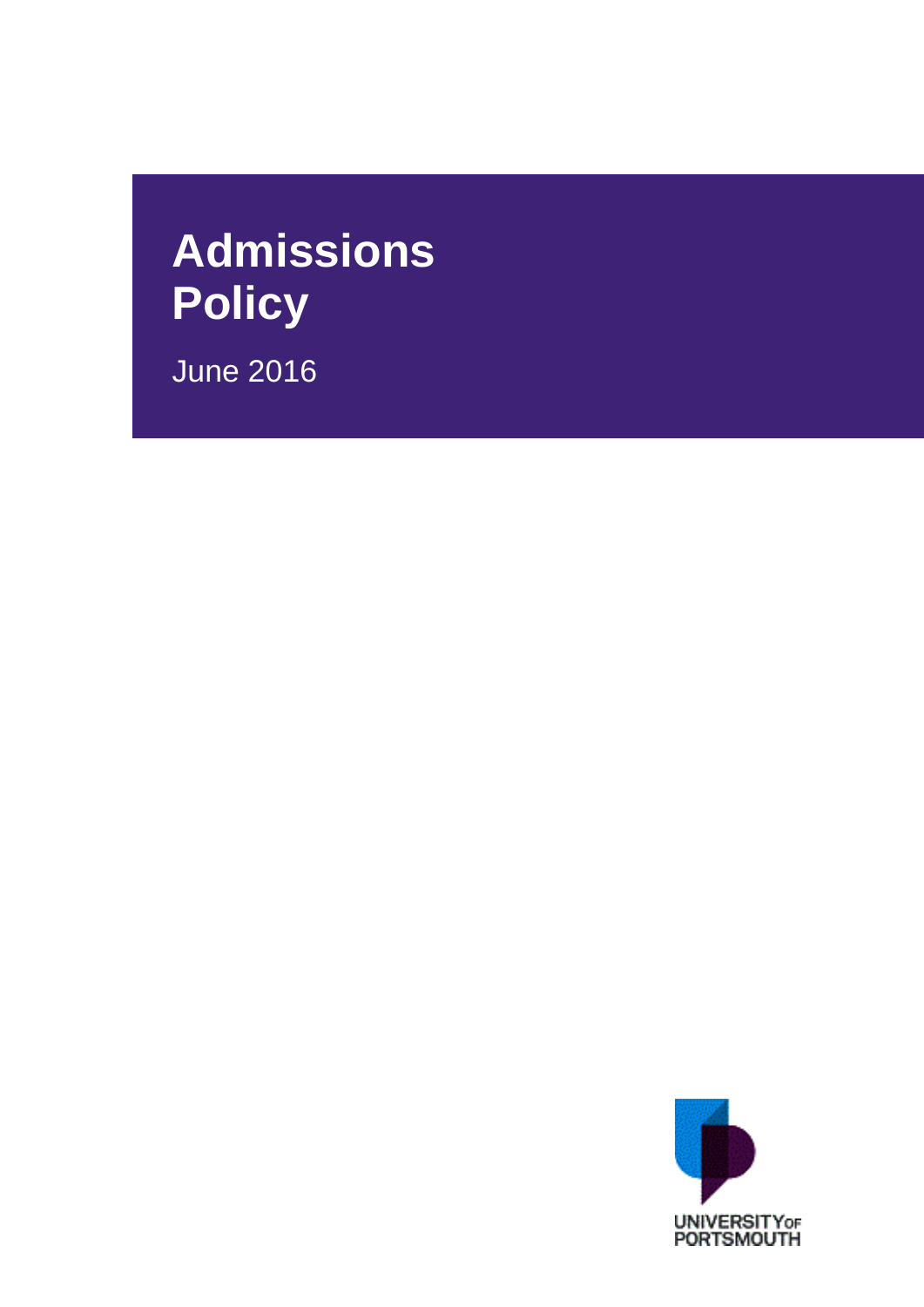| <b>Document title</b>                                                                                                                                                                                                                                                |                                                                         |                |                                                                |  |  |
|----------------------------------------------------------------------------------------------------------------------------------------------------------------------------------------------------------------------------------------------------------------------|-------------------------------------------------------------------------|----------------|----------------------------------------------------------------|--|--|
| <b>Admissions Policy</b><br><b>June 2016</b>                                                                                                                                                                                                                         |                                                                         |                |                                                                |  |  |
| Document author and department                                                                                                                                                                                                                                       |                                                                         |                | <b>Responsible person and department</b>                       |  |  |
| Christine Giles,<br>Deputy Academic Registrar,<br><b>Academic Registry</b>                                                                                                                                                                                           |                                                                         |                | Stephen Wiggins,<br>Academic Registrar                         |  |  |
| <b>Approving body</b>                                                                                                                                                                                                                                                |                                                                         |                | Date of approval                                               |  |  |
| <b>Academic Council</b>                                                                                                                                                                                                                                              |                                                                         |                | 21 June 2016, Min 70.1                                         |  |  |
| <b>Review date</b>                                                                                                                                                                                                                                                   | Edition no.                                                             | <b>ID Code</b> | Date of effect                                                 |  |  |
| Annual                                                                                                                                                                                                                                                               | 1 (Previous<br>versions<br>called<br>Admissions<br>Code of<br>Practice) | 017            | 22 June 2016                                                   |  |  |
| <b>EITHER</b><br>For public access online (internet)?<br>Tick as appropriate                                                                                                                                                                                         |                                                                         |                | OR<br>For staff access only (intranet)?<br>Tick as appropriate |  |  |
| Yes                                                                                                                                                                                                                                                                  |                                                                         |                | Yes                                                            |  |  |
| For public access on request copy<br>to be mailed<br>Tick as appropriate                                                                                                                                                                                             |                                                                         |                | <b>Password protected</b><br>Tick as appropriate               |  |  |
| <b>No</b><br><b>Yes</b>                                                                                                                                                                                                                                              |                                                                         |                | <b>Yes</b><br><b>No</b>                                        |  |  |
| External queries relating to the document to be referred in the first instance to the Corporate<br>Governance team: email corporate-governance@port.ac.uk<br>If you need this document in an alternative format, please<br>email corporate.communications@port.ac.uk |                                                                         |                |                                                                |  |  |

 $\mathcal{L}$ 

The latest version of this document is always to be found at:

**<http://policies.docstore.port.ac.uk/policy-017.pdf>**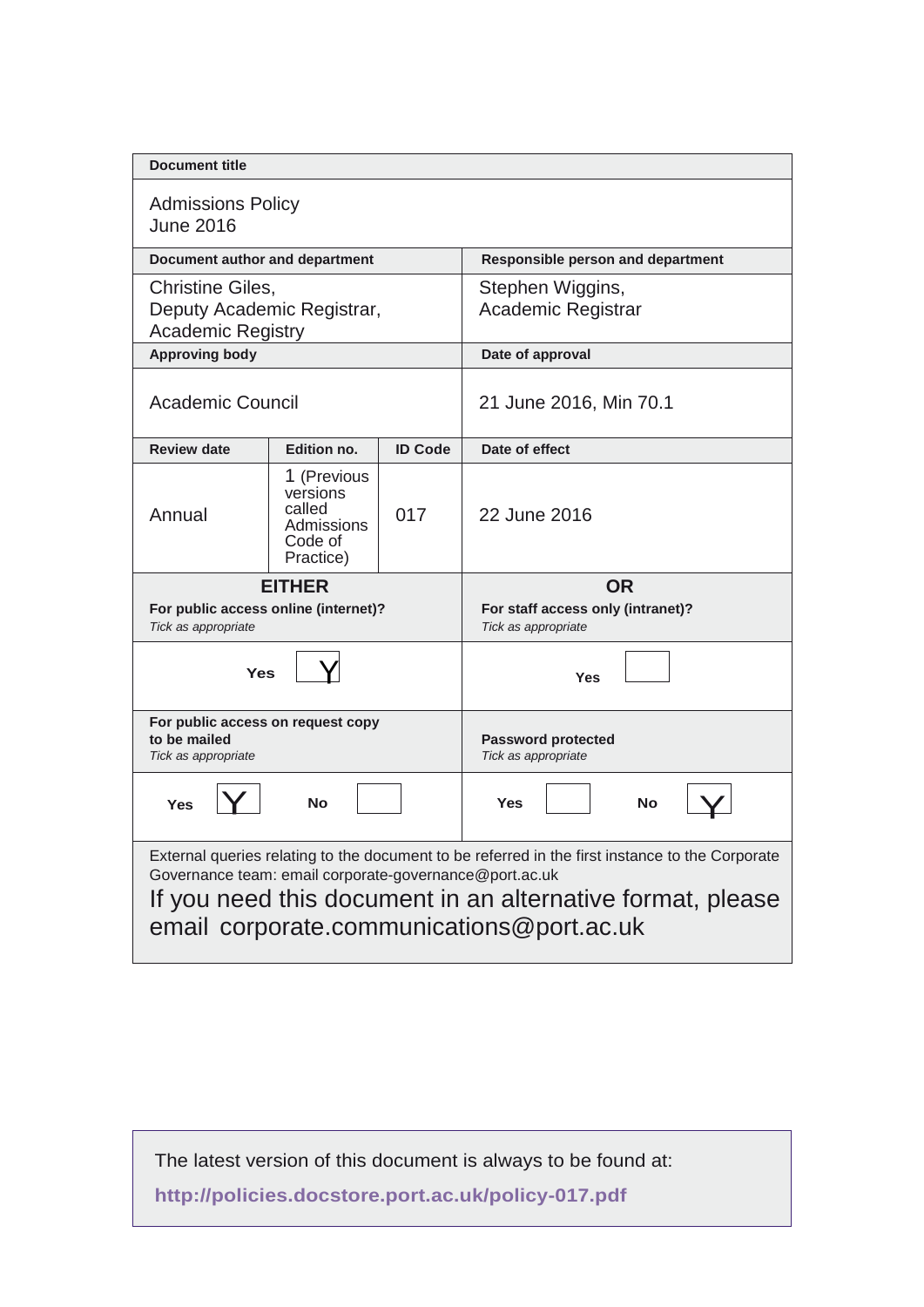## **Contents**

#### Page no.

|                    |     |                                                                                                                                                                                                                                     | 4              |  |  |  |
|--------------------|-----|-------------------------------------------------------------------------------------------------------------------------------------------------------------------------------------------------------------------------------------|----------------|--|--|--|
| 1.                 |     |                                                                                                                                                                                                                                     | 5              |  |  |  |
| 2.                 |     |                                                                                                                                                                                                                                     |                |  |  |  |
| 3.                 |     | Responsibility for admissions with an array and a state of the control of the control of the control of the control of the control of the control of the control of the control of the control of the control of the control o      | 6              |  |  |  |
| 4.                 |     | <b>Admissions process</b>                                                                                                                                                                                                           |                |  |  |  |
|                    | 4.1 |                                                                                                                                                                                                                                     | 6              |  |  |  |
|                    | 4.2 |                                                                                                                                                                                                                                     | 6              |  |  |  |
|                    | 4.3 | Interviews and portfolios excessional contact the control of the control of the control of the control of the control of the control of the control of the control of the control of the control of the control of the control      | 7              |  |  |  |
|                    | 4.4 |                                                                                                                                                                                                                                     | 7              |  |  |  |
|                    | 4.5 |                                                                                                                                                                                                                                     | 7              |  |  |  |
|                    | 4.6 |                                                                                                                                                                                                                                     | $\overline{7}$ |  |  |  |
|                    | 4.7 |                                                                                                                                                                                                                                     | 8              |  |  |  |
|                    | 4.8 |                                                                                                                                                                                                                                     | 8              |  |  |  |
| 5.                 |     | <b>Further admissions processes</b>                                                                                                                                                                                                 |                |  |  |  |
|                    | 5.1 |                                                                                                                                                                                                                                     | 8              |  |  |  |
|                    | 5.2 | Age on entry increased and contact the contract of the contract of the contract of the contract of the contract of the contract of the contract of the contract of the contract of the contract of the contract of the contrac      | 8              |  |  |  |
|                    | 5.3 |                                                                                                                                                                                                                                     | 9              |  |  |  |
|                    | 5.4 |                                                                                                                                                                                                                                     | 9              |  |  |  |
|                    | 5.5 | Changes to a course expansion of the contract of the contract of the contract of the contract of the contract of the contract of the contract of the contract of the contract of the contract of the contract of the contract       | 9              |  |  |  |
|                    | 5.6 |                                                                                                                                                                                                                                     | 9              |  |  |  |
|                    | 5.7 |                                                                                                                                                                                                                                     | 9              |  |  |  |
|                    | 5.8 | Deferred entry with a state of the contract of the contract of the contract of the contract of the contract of the contract of the contract of the contract of the contract of the contract of the contract of the contract of      | 10             |  |  |  |
|                    | 5.9 |                                                                                                                                                                                                                                     | 10             |  |  |  |
|                    |     |                                                                                                                                                                                                                                     | 10             |  |  |  |
|                    |     |                                                                                                                                                                                                                                     | 10             |  |  |  |
|                    |     |                                                                                                                                                                                                                                     | 11             |  |  |  |
|                    |     |                                                                                                                                                                                                                                     | 11             |  |  |  |
| 6.                 |     | International admissions                                                                                                                                                                                                            |                |  |  |  |
|                    |     | 6.1 International applicants                                                                                                                                                                                                        | 11             |  |  |  |
|                    | 6.2 |                                                                                                                                                                                                                                     | -11            |  |  |  |
| 7.                 |     | Training and development <b>exploration and the construction of the constant of the construction</b> of the construction of the construction of the construction of the construction of the construction of the construction of the | 12             |  |  |  |
| Annex 1            |     |                                                                                                                                                                                                                                     | 13             |  |  |  |
| Annex <sub>2</sub> |     | Relevant University policies (and according to the control of the control of the control of the control of the control of the control of the control of the control of the control of the control of the control of the contro      | 14             |  |  |  |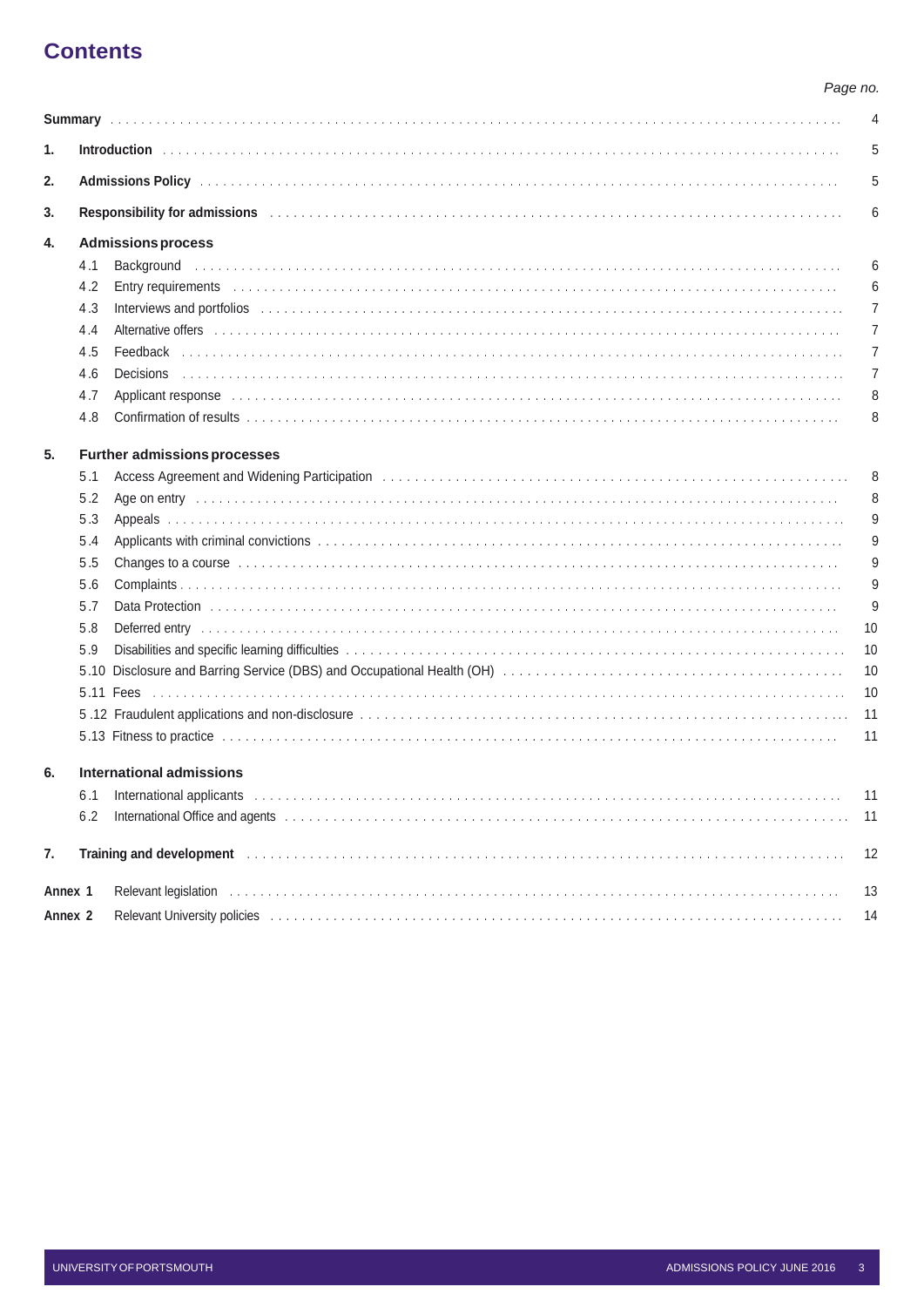## Admissions Policy

## <span id="page-3-0"></span>**Summary**

#### **What is this Policy about?**

The arrangements for the admission of students to University's courses .

#### **Who is this Policy for?**

Applicants and their advisers, staff of the University and others with an interest in the University's admissions arrangements .

#### **How does the University check this Policy is followed?**

The University has a series of internal and external monitoring and review processes related specifically to individual aspects of the Policy. Additionally it reviews the whole Policy annually in advance of each new academic year.

#### **Who can you contact if you have any queries about this Policy?**

The Deputy Academic Registrar (for Admissions) at **[christine.giles@port.ac.uk](mailto:christine.giles@port.ac.uk)** .

The University welcomes applications from all students who are able to demonstrate the potential to meet the entry criteria for the relevant course and to benefit from study with us.

We are committed to the principles of fair access and all applications are considered on the basis of merit and potential. Our commitment to equality aims to ensure that our decisions are not influenced by non-relevant factors such as gender or gender identity, race, colour, nationality, ethnic origin, disability, age, sexuality, political or religious beliefs .

Our Admissions Policy contains detailed information about the processes which guide our decision making. It aims to give to applicants the information needed to understand how their application is considered and what steps are available to them if they are unclear or dissatisfied with our decision. The Policy also provides information about how it operates alongside other internal and national policies on, for example, Data Protection .

Section 4 describes the admission process and outlines who is responsible for processing applications and how we do this. This includes information about the process used for the following aspects of application processing:

- Entry requirements
- Interviewsandportfolios
- Alternative offers
- **Feedback**
- **Decisions**
- Applicant response
- **Confirmation of results**

Section 5 outlines the policies that work alongside the Admissions Policy underpinning our commitment to fairness, equality and to the protection of your rights. This section contains information about:

- Access Agreement and Widening Participation
- Age onentry
- Appeals
- Applicants with criminal convictions
- Changes to a course
- **Complaints**
- Data protection
- Deferred entry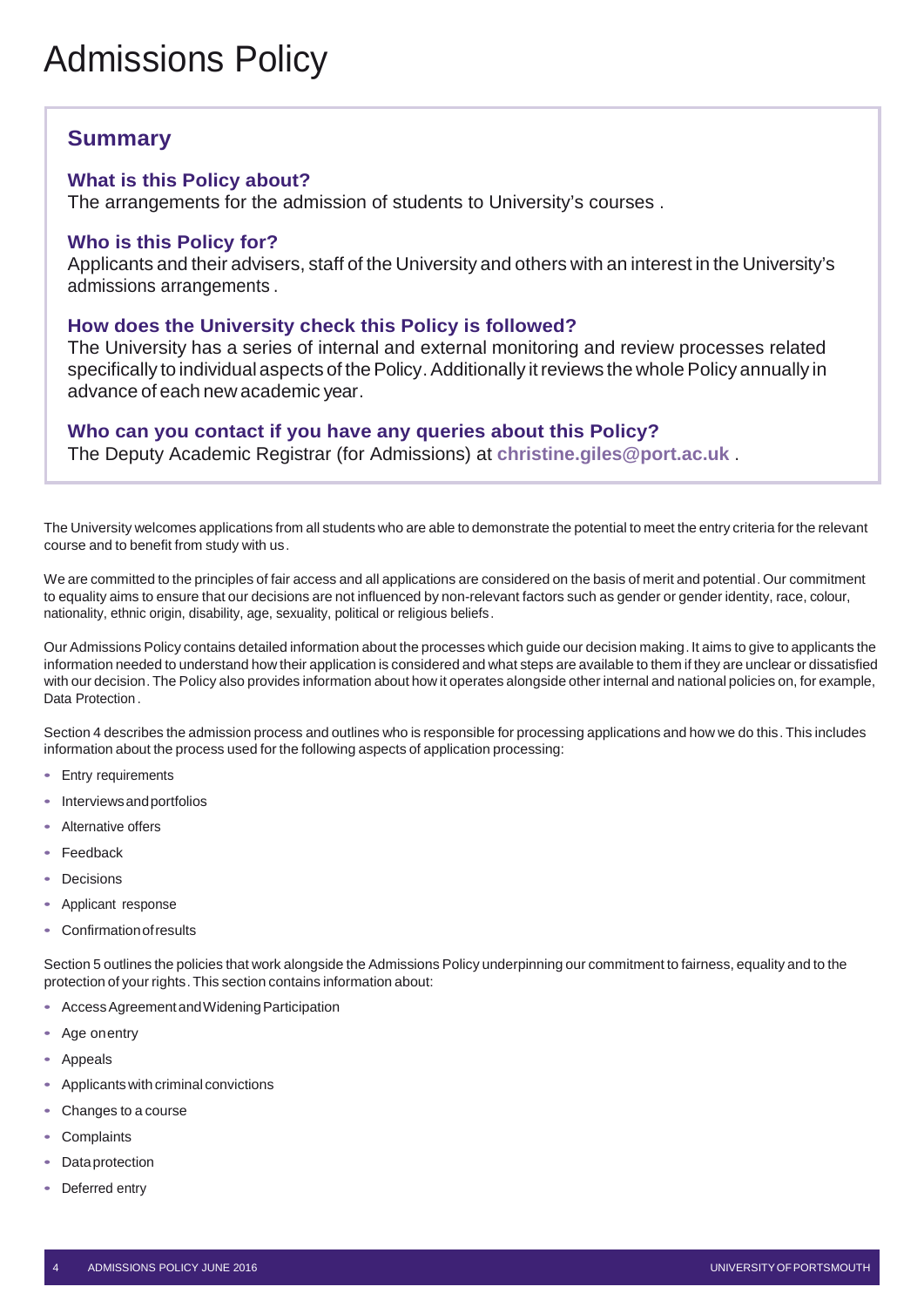- Disabilities and specific learning difficulties
- DisclosureandBarringService(DBS)andOccupationalHealth(OH)
- Fees
- Fraudulent applications
- **Fitness to Practice**

Questions and feedback on our Policy are welcome and can be submitted to **[admissions@port.ac.uk](mailto:Admissions@port.ac.uk)** .

## <span id="page-4-0"></span>**1. Introduction**

- 1.1 This Policy describes the University of Portsmouth's position on key matters relating to recruitment and admissions activity. It applies to all applications for places on our full-time, part-time and distance learning undergraduate courses and to our full-time, part-time and distance learning taught postgraduate courses leading to the award of a degree, diploma or certificate. It complies with relevant legislation detailed in Annex 1. It is a public document and is aimed at prospective students, applicants, higher education advisers and University of Portsmouth staff.
- 1.2 This Policy is underpinned by our institutional strategic priorities (**[www.port.ac.uk/realising-the-vision/](http://www.port.ac.uk/realising-the-vision/strategy/) [strategy/](http://www.port.ac.uk/realising-the-vision/strategy/)**) and the University Access Agreement (**[www.port.ac.uk/accesstoinformation/policies/directorate/](http://www.port.ac.uk/accesstoinformation/policies/directorate/filetodownload%2C190604%2Cen.pdf) [filetodownload,190604,en.pdf](http://www.port.ac.uk/accesstoinformation/policies/directorate/filetodownload%2C190604%2Cen.pdf)**) .
- 1.3 The University aims to maintain the currency of its admissions arrangements to ensure that its process and procedures reflect changes in regulation and best sector practice. From time to time changes will be made to take account of such factors and this Policy and associated regulations will be updated accordingly.
- 1.4 ThePolicy and associated procedures complywith the relevantequality and diversity legislation affecting the admission of students and takes account of sectoral best practice, including the QAA's *UK Quality Code for Higher Education Chapter B2: Recruitment, selection and admission to higher education* and *Part C: Information about higher education provision of the quality code and Supporting Professionalism in Admissions (SPA's)good practice guidance.*
- 1.5 ThePolicy and associated procedures take account of the University's responsibilities in relation to:
	- i) recruiting and admitting international students, and
	- ii) meeting the requirements of the Competitions and Markets Authority with regard to consumer law and our relationshipwithstudents.

## <span id="page-4-1"></span>**2. Admissions Policy**

- 2.1 The University welcomes applications from individuals who have the ability and motivation to succeed.We believe that potential can be revealed through formal academic and vocational qualifications, work and otherrelevant experience.
- 2.2 The University is committed to providing a fair admissions system that admits students with potential to succeed as demonstrated by academic and other factors irrespective of their background. In so doing, we are committed to the key principles of Fair Admissions as outlined in the Schwartz Report1: transparency, minimising barriers to entry, selecting for merit, potential and diversity, professionalism and using assessment methods that are reliable and valid.
- 2.3 We aim for our admissions policies and procedures to be transparent, followed fairly, courteously, consistently and expeditiously. We ensure that information concerning applicants remains confidential between designated parties, and that decisions are made by those equipped to make the required judgements.
- 2.4 The University uses the guidelines set out by the Competition and Markets Authority to ensure that the consumer rights of applicants and students are safeguarded; Consumer Protection Regulations, Consumer Contract Regulations, and Unfair Terms Regulations are used to do this.

At each stage of the recruitment and admissions cycle, (i) Student Research and Application, ii) Offer/Rejection, iii) Acceptance, iv) Student Enrolment), the University will provide the material information and contractual information an applicant/student needs to make an informed decision, and will ensure that it is accurate, complete, clear, unambiguous, up front, timely, and accessible. Information about how an applicant, or prospective student, can make a complaint is also provided at each stage, and can additionally be found in this Policy.

Schwartz Report. Department for Education and Skills (2004) Admissions to Higher Education Review, Fair Admissions to Higher Education: Recommendations forGoodPractice.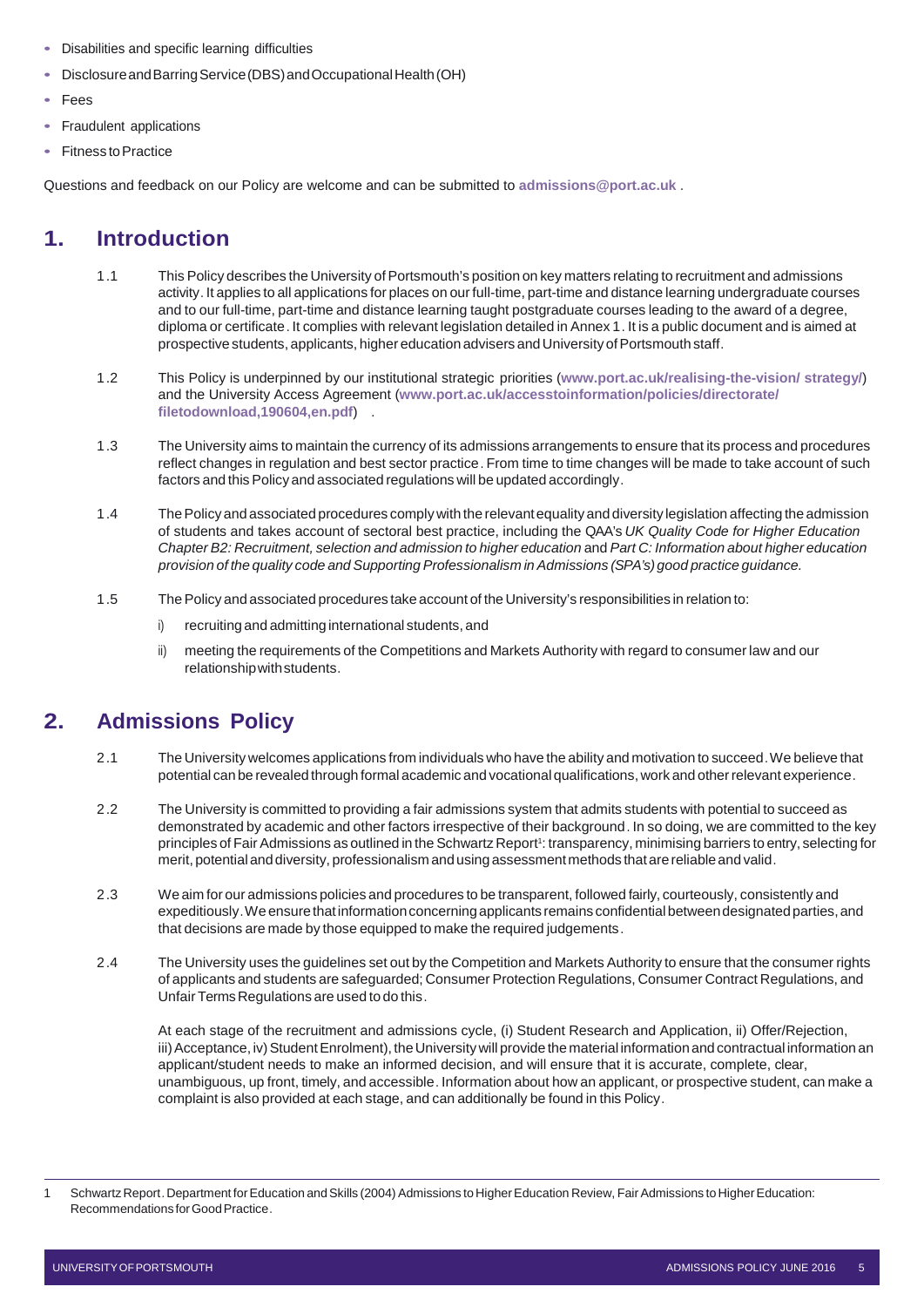## <span id="page-5-0"></span>**3. Responsibility foradmissions**

- 3.1 The University provides a professional admissions service to all of its applicants.Recruitmentand admissions activities are delivered in partnership between different parts of the University, in accordance with this Policy. This includes the following important aspects:
	- Faculties are responsible for determining selection criteria;
	- The University Admissions Centre (UAC) and Faculties are responsible for academic decisions on individual applications in accordance with agreed criteria;
	- The Academic Registry is responsible for guaranteeing the accuracy and integrity of the core requirements and information on courses and the admissions process. It is also responsible for this Policy and for ensuring it is reviewed to guarantee that it best serves our applicants and the University's aims.
- 3.2 The University of Portsmouth strives to ensure that all promotional materials are relevant, accessible and accurate at the time of publication, are not misleading, and that they provide as much information as possible to enable applicants to make informed decisions abouttheir options. The University's Academic Registry works with the Faculties, International Office and the Marketing and Communications Department to ensure the accuracy of all course information published by the University for the purposes of recruitment.
- 3.3 Othersignificantareasofresponsibility:
	- The International Office arrange and deliver recruitment activities overseas and ensure that all staff attending such events are briefed on appropriate processes and procedures.
	- The Recruitment and Outreach Team are involved in supporting potential students in local schools and colleges.
	- The Schools, Departments, Faculties and relevant central services are responsible for the design and delivery of Open Days and Applicant Days.
	- The Directorate of Marketing and Communications manages recruitment activities, including marketing campaigns, support for Open/Applicant Days, the University website, and other printed or soft-copy materials. The Recruitment and Outreach Team is also based in this Directorate.
	- Enquiries about the courses and admissions matters are the responsibility of the UniversityAdmissions Centre in the Academic Registry .
- 3.4 The nature of the Higher Education environment means that sometimes the courses, services and other matters included in the prospectuses, associated websites, and other media may change. The University considers this in light of guidance from the Competition and Markets Authority, and will only ever make changes where it is necessary to do so and is considered reasonable. The University will always inform applicants/students of any changes as soon as is possible.

#### <span id="page-5-2"></span><span id="page-5-1"></span>**4. Admissions process**

#### **4.1 Background**

- i) Applications from home and EU students to full-time undergraduate degree courses can be made via the Universities and Colleges Admissions Service ([UCAS](http://www.ucas.com/apply)). Applications to all other courses based at the University are made directly using the University's online application form at **[www.port.ac.uk/applyonline](http://www.port.ac.uk/applyonline)**.
- ii) The University is committed to delivering a professional admissions service, providing the best support to its applicants.We operate a University-wide admissions service where staff are expert in our course profiles and requirements, national and international qualifications and internal and external admissions requlations.
- While some applications, due to the nature of the course, are considered by Admissions Tutors in the Faculties, the consideration of most individual applications takes place in the University Admissions Centre (UAC). There, specialist staffreview the application on the basis of achieved and predicted qualifications and experience against criteria previously agreed with academic staff.Other specialist staff in the UAC, and/orthe Faculties, consider applications for courses that require further assessment, including portfolios. All full-time undergraduate applications received by the UCAS deadline of the 15 January are given equal consideration . The University continues to consider applications received after this date until the course is at capacity.

#### <span id="page-5-3"></span>**4.2 Entry requirements**

- i) The University's minimum entry requirements are published on the University website at **[www.port.ac.uk/](http://www.port.ac.uk/application-fees-and-funding/) [application-fees-and-funding/](http://www.port.ac.uk/application-fees-and-funding/)** .
- ii) The University accepts the majority of nationally recognised advanced qualifications for entry to higher education, and gives equal consideration to academic and vocational qualifications for all courses of study. The University may also take into consideration relevant skills and expertise gained from work experience or vocational training, particularly for mature candidates.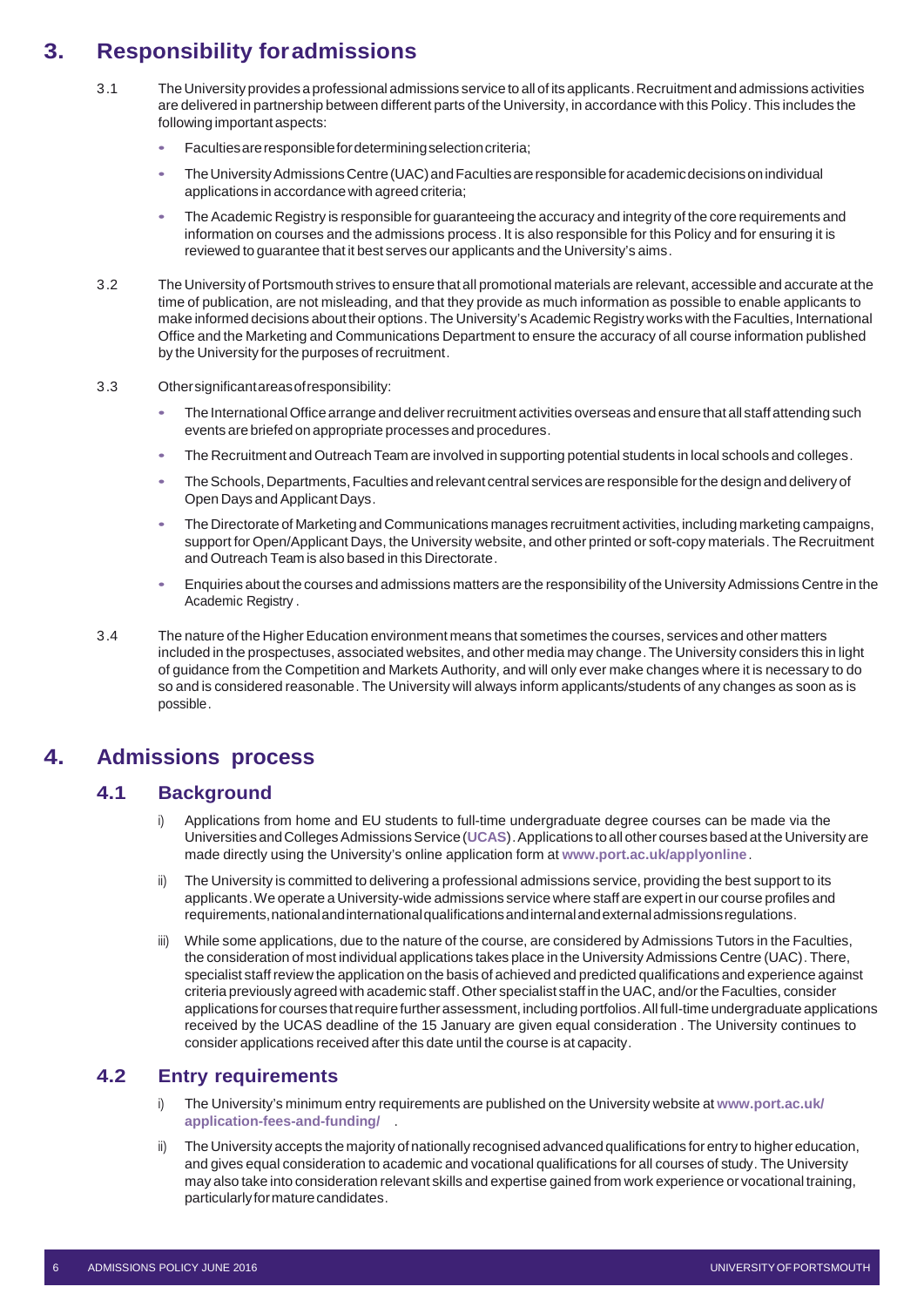- iii) Entry requirements for specific courses of study are published in the University prospectuses, on our website (**[www.port.ac.uk/courses/](http://www.port.ac.uk/courses/)**) and, for full-time undergraduate courses, on the UCAS entry profiles (**<https://www.ucas.com/>**), which are maintained and updated as required by university admissions staff . The University offers places to undergraduate applicants using guidance from the UCAStariff. More information on the UCAS tariff can be found on the UCAS website at **[https://www.ucas.com/ucas/undergraduate/](https://www.ucas.com/ucas/undergraduate/getting-started/entry-requirements/tariff) [getting-started/entry-requirements/tariff](https://www.ucas.com/ucas/undergraduate/getting-started/entry-requirements/tariff)** .
- iv) In addition to academic qualifications we will also take into account information provided within the personal statement and reference(s), including where this reveals extenuating or mitigating circumstances which may have affected academic performance .
- v) Due to the limited or restricted number of places on some courses it should be noted that attainment of published indicative entry criteria does not guarantee an offer of a place.
- vi) Some courses require interviews, auditions, written assignments or practical tests. In this case applicants will be informed about the rationale forand requirements of any selection measures.
- vii) If an interview is required as part of the admissions process, but the applicant is unable to attend in person (e.g. because they are resident overseas), in some cases it may be possible for a video interview, or other alternative selection process, to be used.
- viii) Additional references may also be requested in orderto inform the admissions process.
- ix) Declarations of mitigating/extenuating circumstances should be emailed to **[admissions@port.ac.uk](mailto:admissions@port.ac.uk)** o[r](mailto:international.admissions@port.ac.uk) **[international.admissions@port.ac.uk](mailto:international.admissions@port.ac.uk)** if from a non-EU applicant . Extenuating circumstances may be considered if an applicant narrowly misses the entry requirements, however, this is at the discretion of the University.
- x) Applications to join a course with advanced standing should be made in accordance with the Recognition of Prior Learning Policy, which can be found online at **[www.port.ac.uk/accesstoinformation/policies/](http://www.port.ac.uk/accesstoinformation/policies/accreditationofpriorlearning/) [accreditationofpriorlearning/](http://www.port.ac.uk/accesstoinformation/policies/accreditationofpriorlearning/)** .

#### <span id="page-6-0"></span>**4.3 Interviews and portfolios**

- i) Admission to some courses may require an interview or the submission of a portfolio. These additional requirements will be clearly stated in the University prospectus and webpages, including UCAS.
- ii) Applicants who are invited to attend an interview will be asked to choose a suitable date from a selection of available days and times, after which they will be sent details including a schedule of the day and information on any other activities. The outcome of the interview will be communicated to the applicant by the UAC (and for UCAS applicants, via **[UCAS](https://track.ucas.com/) Track**). Feedback for unsuccessful applicants will be available through the University Admissions Centre .

#### <span id="page-6-1"></span>**4.4 Alternative offers**

- Where it is not possible to make an offer to an applicant, the Admissions Centre staff will consider if there is a suitable alternative course. Such alternatives are considered in the following sequence: i) where a similar course exists, ii) where the applicant's qualifications or experience area suitable match for another course.
- If we unable to make an applicant an offer on the course they applied to we confirm this by email and ask if the applicant would welcome an alternative offer. If this is the case an alternative offer is made, if the applicant does not wish to receive an alternative offer then the application is rejected and the University does not progress the applicationanyfurther.

#### <span id="page-6-2"></span>**4.5 Feedback**

The University provides feedback to unsuccessful applicants on request. Toobtain feedback, the applicant must email **[feedback@port.ac.uk](mailto:feedback@port.ac.uk)** or **[internationalfeedback@port.ac.uk](mailto:internationalfeedback@port.ac.uk)** if required for a non-EU applicant . The University aims to provide this within seven working days.

#### <span id="page-6-3"></span>**4.6 Decisions**

- i) Decisions on undergraduate full-time applications will be transmitted to UCASthrough the University's admissions system. Once a decision has been entered, it is available to be viewed by the applicant through UCAS Track within 24 hours. An email is sent to the applicant confirming the same information, except for the offer conditions which can only be viewed on UCAS Track.
- Decisions for applications made directly to the University will be processed through the admissions system and will be available to view on the University's Apply Online system. An email will be sent to the applicant to confirm the outcome of their application.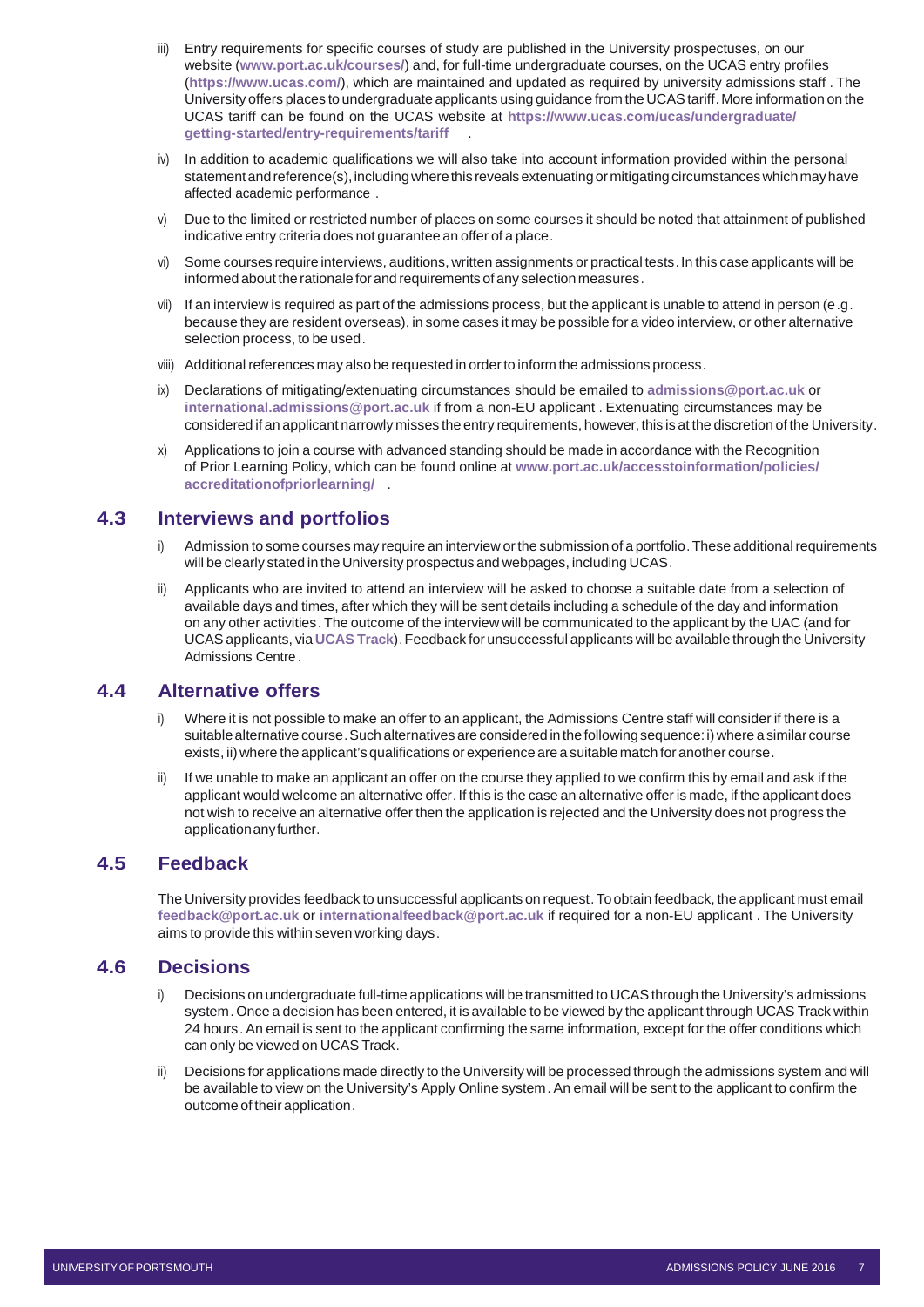- iii) All successful applicants who are made an offer are provided with pre-contract information on a durable medium. This information includes:
	- A list of the core modules of the programme
	- The fees and other costs and how increases will be calculated
	- The number and type of contact hours
	- Information on the University's full terms and conditions
	- Information on what could change in the future
	- Information on applicants' 14-day right to cancel

If any changes have occurred to information provided to applicants in advance of making an offer, this is communicated along with the offer so an applicant can make an informed decision.

#### <span id="page-7-0"></span>**4.7 Applicant response**

- i) The University expects those who hold an offer to respond with their decisions on that offer within the deadlines that are made known to them, either by UCAS or in the offer correspondence.
- ii) Once an offer is made, the University will correspond with applicants through UCAS and directly to provide material relevant to the stage of the admission process . This will include material about halls of residence, registration, induction, and the University and City more broadly. This material will be provided electronically and in hard copy as appropriate .

#### <span id="page-7-1"></span>**4.8 Confirmation of results**

When the University receives examination results for applicants who have accepted Conditional offers, the Admissions Centre considers these for each applicant in relation to the offer made. Applicants who have achieved the conditions of their offer will have their place confirmed. Applicants who have not met the conditions are reviewed and their place may be confirmed if it is felt they will still be able to succeed on the course. The University may also consider an applicant for an alternative course if it is not possible to confirm on the applicant's Firm choice. It is the applicant's decision to accept this alternative place or not. If the University is not able to confirm the applicant, or the applicant does not wish to accept any offered alternative, the applicant is released into Clearing.

## <span id="page-7-3"></span><span id="page-7-2"></span>**5. Further admissions processes**

#### **5.1 Access Agreement and Widening Participation**

- i) The University's Access Agreement is approved annually by the Office for Fair Access and includes information about the University's approach to equal and diverse access . The document is available from OFFA at **[www.offa.org.uk](http://www.offa.org.uk/)** .
- ii) Widening participation in higher education is a key strategic aim for the University of Portsmouth, demonstrated by our success to date in recruiting and retaining a diverse student body. We welcome applications from students from a wide range of backgrounds. Further information regarding our Widening Participation profile is found in our Access Agreement online at **[www.port.ac.uk/accesstoinformation/policies/directorate/](http://www.port.ac.uk/accesstoinformation/policies/directorate/)** .
- iii) We use contextual data in order to determine which applications to full-time undergraduate programmes will be considered as part of our Widening Participation strategy.

#### <span id="page-7-4"></span>**5.2 Age on entry**

- i) The University welcomes applications from people of all ages. No applicant shall be refused admission on grounds of age.
- ii) The University does, however, recognise its special duty of care towards students who are legally still children, and has established procedures for dealing with applications from people who as students will be under 18 years of age . Principles, institutional responsibilities and procedures relating to the protection of under 18s and vulnerable adult students are set out in the Policy for the Admission and Support of Students Entering the University Under the Age of 18 at **[www.port.ac.uk/accesstoinformation/policies/academicregistry/](http://www.port.ac.uk/accesstoinformation/policies/academicregistry/filetodownload%2C192823%2Cen.pdf) [filetodownload,192823,en.pdf](http://www.port.ac.uk/accesstoinformation/policies/academicregistry/filetodownload%2C192823%2Cen.pdf)** .
- iii) An applicant under the age of 18 will be asked to complete and return a consent form from their parents or legal guardians who reside in the UK if their application reaches UF (Unconditional Firm) status. Those applicants without parents or legal guardians in the UK are required to appoint a guardian through a recognised agency.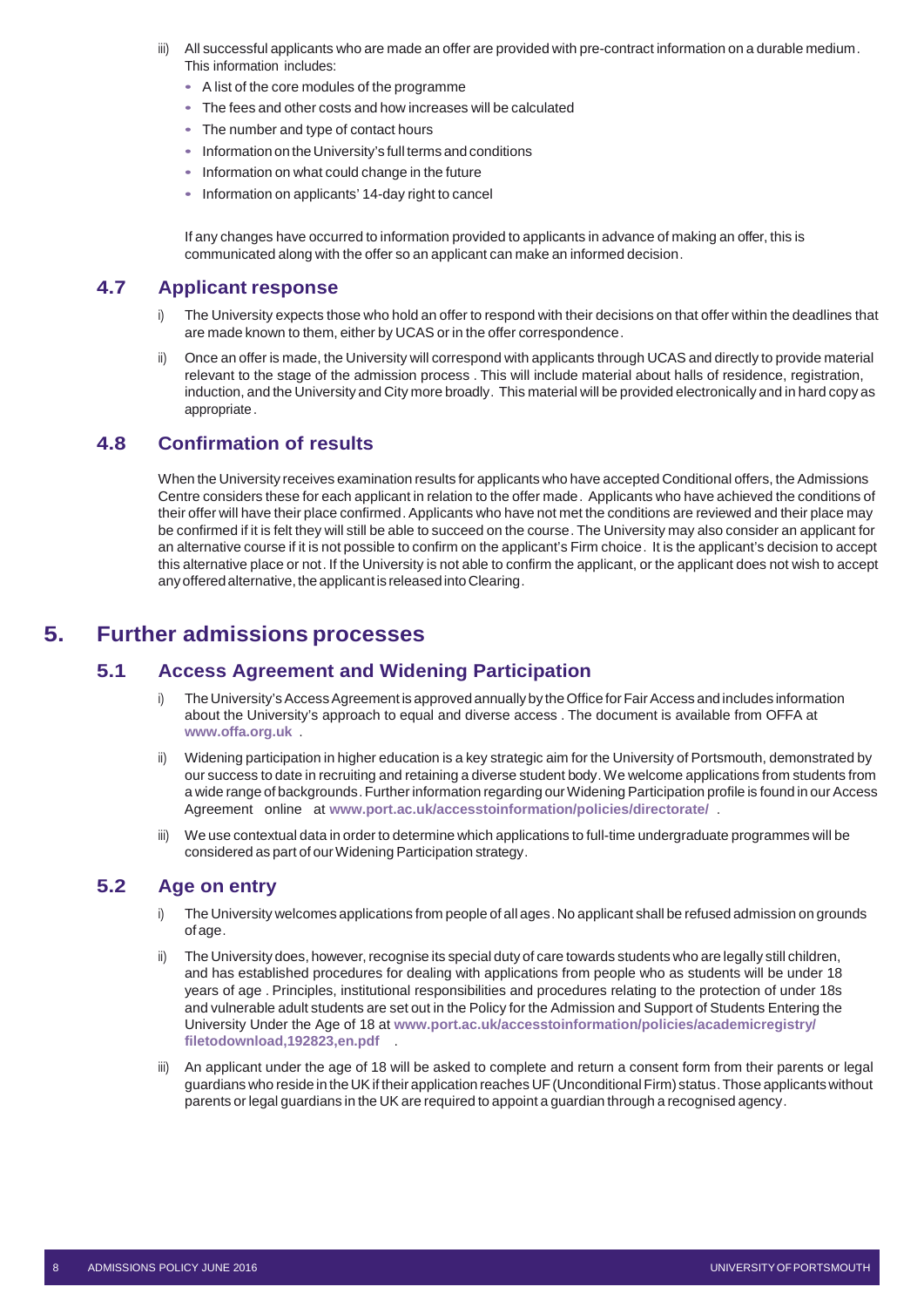#### <span id="page-8-0"></span>**5.3 Appeals**

- An appeal is a request for reconsideration of an application decision and can only be requested after an applicant has received feedback on the reason for their original rejection.
- ii) Applicants do not have a right of appeal against the academic or professional judgement about their suitability for entry to a particular course. However, if following receipt of feedback, an applicant feels an error has occurred, they can request a formal review of the selection decision on one of the following grounds:
	- Pertinent information was missing for valid reasons from the original application;
	- There has been a misinterpretation of information or data contained within the original application;
	- There was a procedural anomaly in the handling of the application;
	- That there is evidence of prejudice or bias on the part of University staff.

The request for a review should be received within 28 calendar days of the day provision of feedback was provided. The procedure can be found at **[www.port.ac.uk/accesstoinformation/policies/academicregistry/](http://www.port.ac.uk/accesstoinformation/policies/academicregistry/filetodownload%2C182266%2Cen.pdf) [filetodownload,182266,en.pdf](http://www.port.ac.uk/accesstoinformation/policies/academicregistry/filetodownload%2C182266%2Cen.pdf)** .

#### <span id="page-8-1"></span>**5.4 Applicants with criminal convictions**

- i) Our processes for considering applications from individuals with criminal convictions are designed to enable us to provide a safe and transparent context in which to assess potential risk. There are requirements of universities to reduce the risk of harm or injury to students and staff caused by any criminal behaviour of other students.
- ii) To enable this, applicants are required to declare any relevant unspent criminal convictions or, if applying for a course leading to certain professions or occupations (such as nursing or teaching) that are exempt from the Rehabilitation of Offenders Act 1974, must declare any spent or unspent convictions or punishments that would appear on a criminal records check.

More information on the Rehabilitation of Offenders Act can be found at **[https://www.gov.uk/government/](https://www.gov.uk/government/uploads/system/uploads/attachment_data/file/299916/rehabilitation-of-offenders-guidance.pdf) [uploads/system/uploads/attachment\\_data/file/299916/rehabilitation-of-offenders-guidance.pdf](https://www.gov.uk/government/uploads/system/uploads/attachment_data/file/299916/rehabilitation-of-offenders-guidance.pdf)** .

#### <span id="page-8-2"></span>**5.5 Changes to a course**

- Where material changes have been made to a published course, applicants with an offer on that course will be informed of those changes as soon as possible. Such changes may include:
	- a change in the approval status of the course;
	- a course gaining or losing accreditation from a professional body;
	- variation to the published course fees;
	- variation to the published course content;
	- change of location of course delivery;
	- change to a course name;
	- the closure or suspension of a course.
- ii) Applicants will have the option to withdraw their acceptance to the course. Should they wish to be considered for an alternative course, their application will then be assessed against the entry criteria for that particular course, provided there is sufficient space and time to accommodate them.

#### <span id="page-8-3"></span>**5.6 Complaints**

Applicants may complain if they are dissatisfied with the service they have received regarding an application or any other aspect of the admission procedure. Complaints relating to admissions will be managed in accordance with the Applicant Complaint Procedure which can be found online at **[www.port.ac.uk/departments/services/](http://www.port.ac.uk/departments/services/corporategovernance/complaints/applicanttotheuniversity/) [corporategovernance/complaints/applicanttotheuniversity/](http://www.port.ac.uk/departments/services/corporategovernance/complaints/applicanttotheuniversity/)** .

#### <span id="page-8-4"></span>**5.7 Data Protection**

- i) All UCAS applications are subject to the UCAS Data Protection agreement, as described in the Data Protection Act at **<https://www.ucas.com/corporate/about-us/privacy-policies-and-declarations/ucas-declaration>**.
- ii) In addition, all applications to the University of Portsmouth are considered in accordance with the terms and provisions of the Data Protection Act 1998. The information provided in applications will only be used for admissions purposes but will form part of the student's record if they accept a place . The information will be confidential between the applicant, the University and any other parties the applicant has consented to as part of the application process (e.g. UCAS). The University of Portsmouth may have to release information to authorised outside agencies, such as the police or the Home Office, to prevent or detect fraud.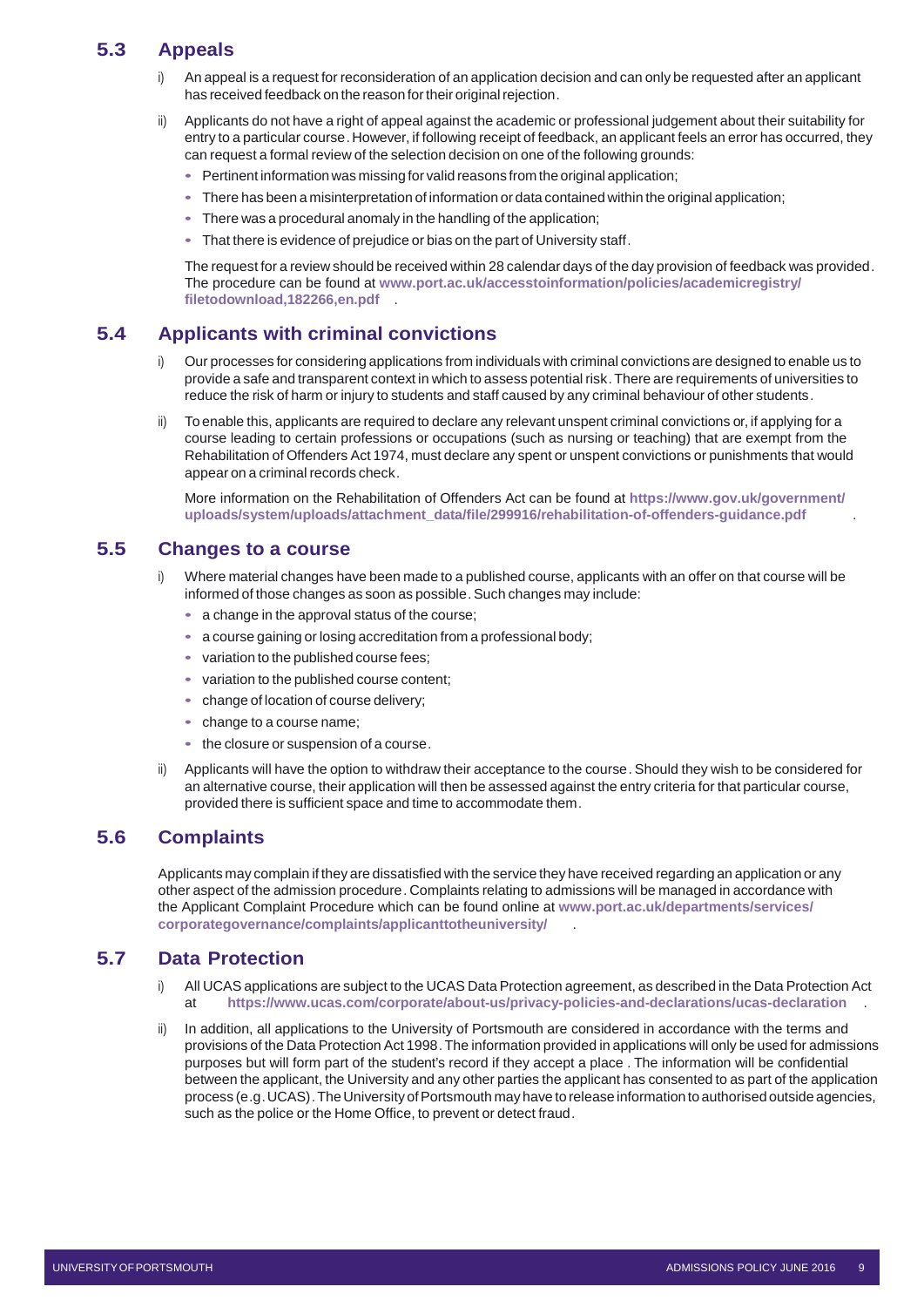#### <span id="page-9-0"></span>**5.8 Deferred entry**

- i) Deferred entry is granted at the discretion of the admissions staff and applicants should indicate that they wish to defer entry on their application forms.
- ii) Applications for deferred entry will be considered equally up until the point of confirmation.
- iii) Normally deferred entry is granted for one year only, however additional deferral requests may be considered on an individual basis.
- iv) Applicants who decide to defer after accepting a place at the University for the current cycle should contact the University Admissions Centre and will be considered on an individual basis.

#### <span id="page-9-1"></span>**5.9 Disabilities and specific learning difficulties**

- All applications from candidates who have disclosed a disability and/or specific learning difficulty will be considered in the same way as any other application and a decision will be made that is based upon the candidate's academic meritandpotential.
- ii) Where an application indicates a disability and/or specific learning difficulty, the details relating to this are referred by the Admissions Centre to the Additional Support and Disability Advice Centre (ASDAC). The applicant's requirements are considered and appropriate action taken to support, for example, their learning and access needs. Where necessary a meeting will be organised with the applicant to explore such requirements and how these may be met. Following this, support will be put in place and reasonable adjustments made at the University to address barriers which disabled students may encounter in the learning, teaching and assessment environment and which mayaffectperformance.

**NB:** Whilst the provisions of the Equality Act 2010 normally make it illegal to reject an applicant on the grounds of disability there are three instances in which a university can reject a disabled applicant if they have the entry criteria necessaryandtheseare:

- overriding health and safety concerns;
- barriers resulting from professional requirements;
- necessary reasonable adjustments cannot be made.

#### <span id="page-9-2"></span>**5.10 Disclosure and Barring Service (DBS) and Occupational Health (OH)**

- Courses requiring a DBS and occupational health check will have this clearly stated in the Entry Profiles on the website.Courses requiring such checks include:
	- Allied Health Profession<sup>2</sup> course applicants will need to complete an OH check demonstrating fitness to practise before being allowed to register.
	- Initial Teacher Education applicants will need an OH check demonstrating fitness to teach before being allowed toregister.
	- Successful applicants to all of the above courses will be required to undergo police record checks, carried out by the DBS, before being allowed to go on placement.
- ii) Further information can be found in the Policy for the Admission of Applicants and Students with a Criminal Record available at **<http://policies.docstore.port.ac.uk/policy-035.pdf>** .

#### <span id="page-9-3"></span>**5.11 Fees**

- i) The University is committed to a fair and transparent policy in respect of all fee charges made to students, whether tuition fees or additional course-related costs. Tuition and other fees may be subject to change and are available on the University website at **[www.port.ac.uk/tuitionfees](http://www.port.ac.uk/tuitionfees)**. Details of specific fees are provided at the time of offer.
- **ii)** The Education (Fees and Awards) Regulations 2007 allow publicly funded educational institutions to charge higher tuition fees to students unless they fulfil certain residence and immigration status requirements. Details of these requirements are available at the United Kingdom Council for International Student Affairs (UKCISA) website at **[www.ukcisa.org.uk/International-Students/Fees--finance/Home-or-Overseas-fees/](http://www.ukcisa.org.uk/International-Students/Fees--finance/Home-or-Overseas-fees/England-Higher-Education/) [England-Higher-Education/](http://www.ukcisa.org.uk/International-Students/Fees--finance/Home-or-Overseas-fees/England-Higher-Education/)** .
- If the University is unable to determine an applicant's tuition fee status, based on the information provided in their application, applicants will be asked to complete a fee assessment questionnaire, and to provide additional information and documents.
- iv) Some courses are only suitable for applicants with a specific fee status. In the situation where an offer is made prior to an applicant's fee status being known, following the outcome of the fee assessment process, if an applicant's fee status is not compatible with a course they have already received an offer for, they may be considered for an alternative course or withdrawn by the University.

2 These include courses in Diagnostic Radiography, Therapeutic Radiography, Paramedic Science, Operating Department Practice, Social Work, Speech Language and Communication Science, Adult Nursing, Optometry, Dental Hygiene and Dental Therapy and Dental Nursing.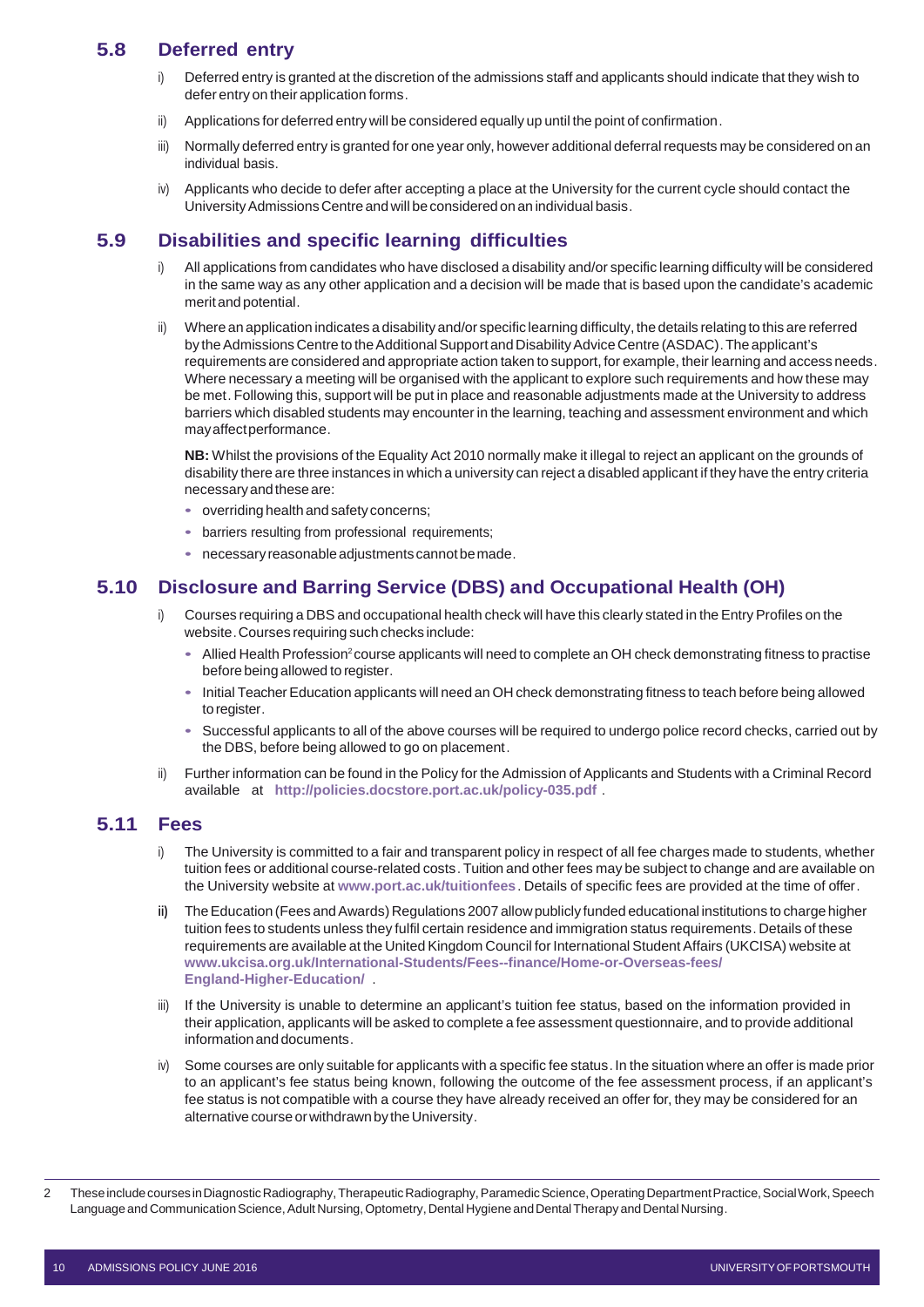v) Applicants can appeal the results of an assessment by emailing **[feeassessment@port.ac.uk](mailto:feeassessment@port.ac.uk)**. The University aims to provide a response within seven working days.

#### <span id="page-10-0"></span>**5.12 Fraudulent applications and non-disclosure**

- i) The University expects that applicants will have provided full, honest, and accurate information on their application form and in all subsequent communications with the University.Where the University has reason to suspect that this may not be the case, it reserves the right to investigate the matter fully.
- If, in the course of such an investigation, the University finds that an applicant has made fraudulent or misleading claims in their application, the University reserves the right to withdraw any offer it has made. Where an applicant has omitted to provide all relevant information on their application form (including, but not limited to, qualifications commenced but not completed, qualifications resulting in a fail grade, exclusions) it similarly reserves the right to withdraw any offer it has made . In the event that an offer is withdrawn for the reasons set out above, the University may also, where appropriate, inform any otherrelevant professional bodies and/orthird parties about the withdrawal .
- iii) In cases where the fraudulent and/or misleading information is discovered at any time after the applicant has enrolled as a student of the University, the University reserves the right to carry out its own investigations. If, after the completion of the investigation, it is found that there has been a deliberate attempt to use fraudulent and/or misleading information or relevant information was withheld in order to obtain a place on one of the University's courses, the University may take action to permanently exclude the student . In the event that a student is permanently excluded for the reasons set out above, the University may also, where appropriate, inform any other relevant professional bodies and/orthird parties about the exclusion.

#### <span id="page-10-1"></span>**5.13 Fitness to practice**

Where a course requires professional practice to be undertaken, the University will carry out appropriate health and good character checks during the admission process. We use data gathered from the application form with respect to criminal convictions and disability, an 'on-entry' declaration and a Disclosure and Barring Service (DBS) check to do this . Please see **[www.port.ac.uk/departments/services/academicregistry/UAC/downloads/](http://www.port.ac.uk/departments/services/academicregistry/UAC/downloads/filetodownload%2C192092%2Cen.pdf) [filetodownload,192092,en.pdf](http://www.port.ac.uk/departments/services/academicregistry/UAC/downloads/filetodownload%2C192092%2Cen.pdf)** for more information .

#### <span id="page-10-3"></span><span id="page-10-2"></span>**6. International admissions**

#### **6.1 International applicants**

- i) Applications from international students are considered on the basis of individual merit and an applicant's desire and rationale to undertake a programme of study. Qualifications are assessed by experienced admissions staff, with careful consideration given to other factors such as work experience, suitability and interest in the course.
- ii) The University entry requirements forinternationalqualifications areformulatedwith information from UK NARIC (**[www.ecctis.co.uk/naric/Default.aspx](http://www.ecctis.co.uk/naric/Default.aspx)**) as well as other external bodies such as UCAS, British Council, overseas governments, and staff with international and regional knowledge and experience. More details can be found at **[www.port.ac.uk/international-students/your-country/](http://www.port.ac.uk/international-students/your-country/)** .
- iii) The University Admissions Centre is responsible for compliance with the UK Visas and Immigration Points-Based System in the form of assessing the validity of the application, the offer and Confirmation of Acceptance for Studies (CAS) to applicants from outside the European Union, collecting and logging of relevant data about all new applicants, including the Points-Based Immigration form, in order to be confident of the authenticity of relevant aspects of the application and applicant . More information on UKVI requirements can be found at **<https://www.gov.uk/tier-4-general-visa>**.
- iv) There are English language requirements for applicants whose first language is not English. Those applicants must have a sufficient command of the English language to complete their studies satisfactorily and are required to have completed a Secure English Language Test (SELT) from an approved test centre that has been assessed as meeting the UK Visa and Immigration requirements equivalent to a minimum level B2. Please note that the courses at the University of Portsmouth require a minimum of International English Language Test (IELTS) band 6.0 or equivalent with a minimum of 5.5 in each component with some courses requiring a higher level. Course specific entry requirements are available on our website. In some cases it may be possible to accept an alternative qualification in lieu of a SELT. Such decisions are made on a case-by-case basis.
- v) Applicants are responsible for ensuring that any supporting documents, such as certificate and transcripts are translated intoEnglish during the application process.

#### <span id="page-10-4"></span>**6.2 International Office and agents**

The University has International Offices in Kuala Lumpur, Mumbai, Shanghai and Beijing. Many students planning to apply from abroad consult these offices or our intentional agents who can help applicants, for example, to plan studies, apply for a course, book accommodation and travel . Further details can be found at **[www.port.ac.uk/application](http://www.port.ac.uk/application-fees-and-funding/international-applications/#ug)[fees-and-funding/international-applications/#ug](http://www.port.ac.uk/application-fees-and-funding/international-applications/#ug)** .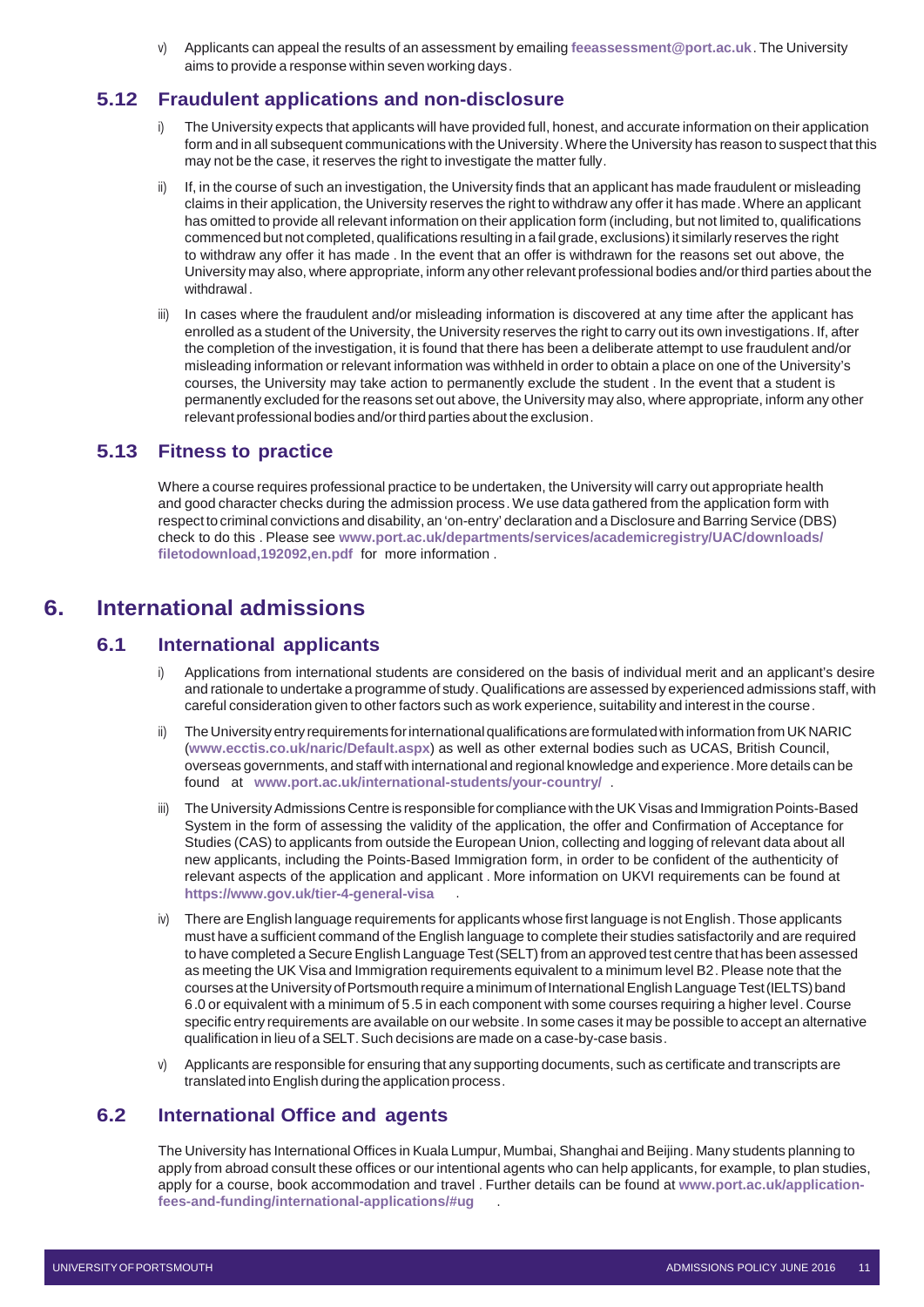## <span id="page-11-0"></span>**7. Training and development**

- i) The University ensures that staff involved with the admissions process are professional and receive appropriate trainingand developmentinadmissionsandrelatedareas.
- ii) University staff participate in the national student admission agenda through membership of various professional bodies, working parties and conferences, and Academic Registrars' Council (ARC) and UCAS groups. This facilitates the dissemination of good admissions practice across the University. Ongoing staff development is offered to staff involved in admissions in order to ensure compliance with regulations and consistency of procedures. For example, these training sessions include workshops about recruitment strategy, qualifications, interviews and entry requirements as well as technical training for staff involved in recording offers.
- iii) The University holds annual workshops for staff involved in Confirmation and Clearing and other specific events that occur during the applications cycle.
- iv) External training is given via the UCAS Higher Education in Admissions conference sessions, advice from the Supporting Professionalism in Admissions (SPA) team, and sharing best practice with other Higher Education Providers.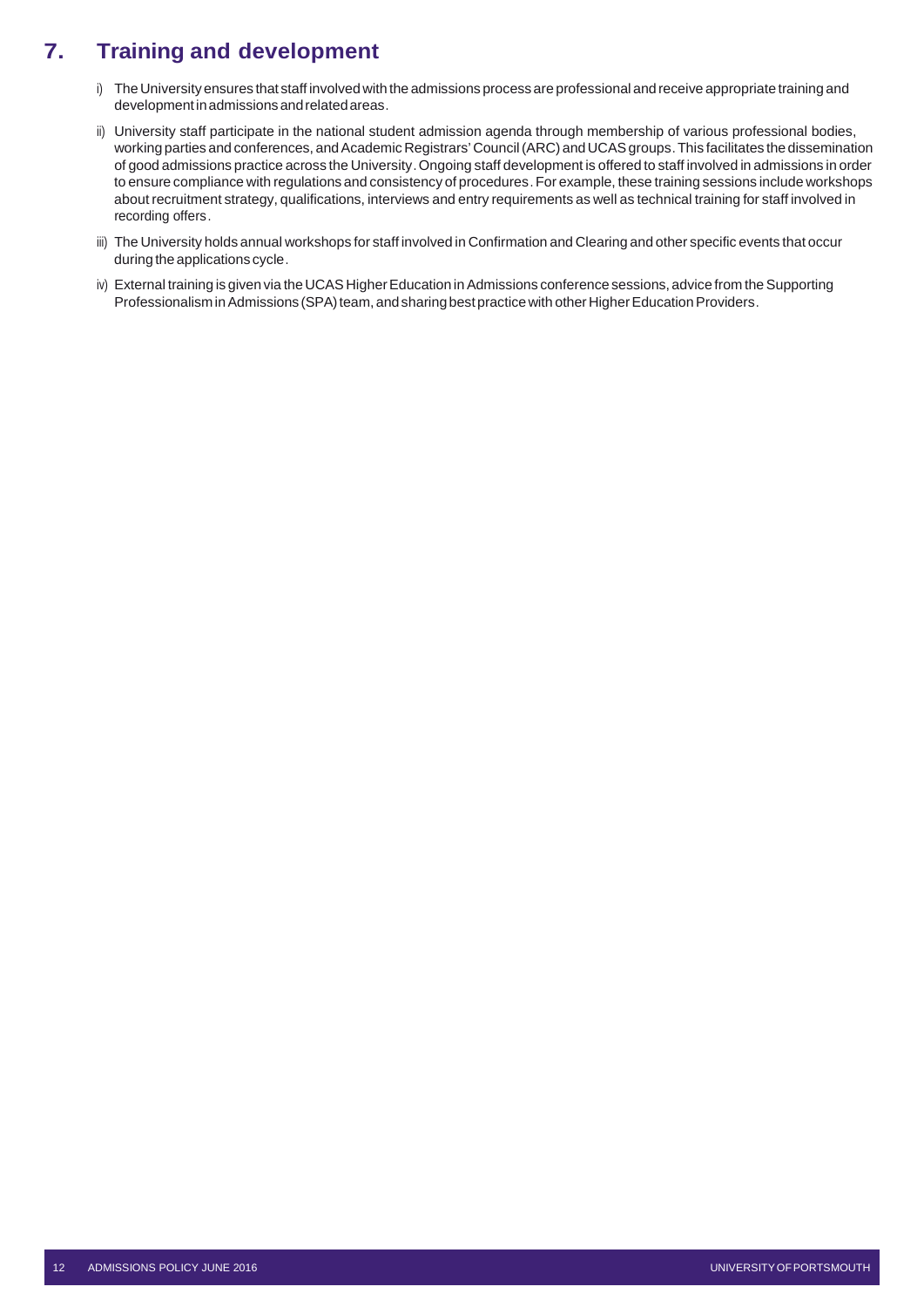## <span id="page-12-0"></span>**Annex 1**

## **Relevant legislation**

**Data Protection Act 1998** defines a legal basis for the handling of personal information relating to living people .

**Freedom of Information Act 2000** creates a general right of access, on request, to information held by public bodies .

**Rehabilitation of Offenders Act (1974)** enables some criminal convictions to be regarded as 'spent' after a rehabilitation period .

Certain professions and employments are exempt from the Act so that individuals are not allowed to withhold details of previous convictions in relation to their job when applying for positions in similar fields. These professions include:

- those working with children and other vulnerable groups, such as teachers and social workers
- those working in professions associated with the justice system, such as solicitor, police, court clerk, probation officer, prison officer and traffic warden
- doctors, dentists, pharmacists or nurses
- accountants .

**Human Rights Act (1998)** the Act makes it unlawful for a public body to act in a way which is incompatible with the European Convention on Human Rights.

**Sex Discrimination Act (1975)** seeks to prevent discrimination on the grounds of gender .

**Race Relations Act (1976) (amended 2000)** aims to prevent discrimination on the grounds of race, colour, nationality, ethnic and national origin .

**Disability Discrimination Act (1995) (amended 2005)** aims to prevent discrimination against people in respect of their disabilities .

**Employment EqualityRegulations (2006)** prohibits unreasonable discrimination against people on grounds of age, sexual orientation and/orreligionandbelief.

**Safeguarding Vulnerable Groups Act (2006)** allows for the vetting of people who work or seek to work with children or vulnerable adults, and for the barring of those considered to be unsuitable for such work.

**The Protection of Freedoms Act 2012** which merged The Criminal Records Bureau (CRB) and the Independent Safeguarding Authority (ISA) to become the Disclosure and Barring Service (DBS). CRB checks are now called DBS checks.

**Equality Act 2010** aims to promote equality proactively .

**Freedom of Information Act 2000** 

**Children Act (2004)**

**The Immigration, Asylum and Nationality Act 2006**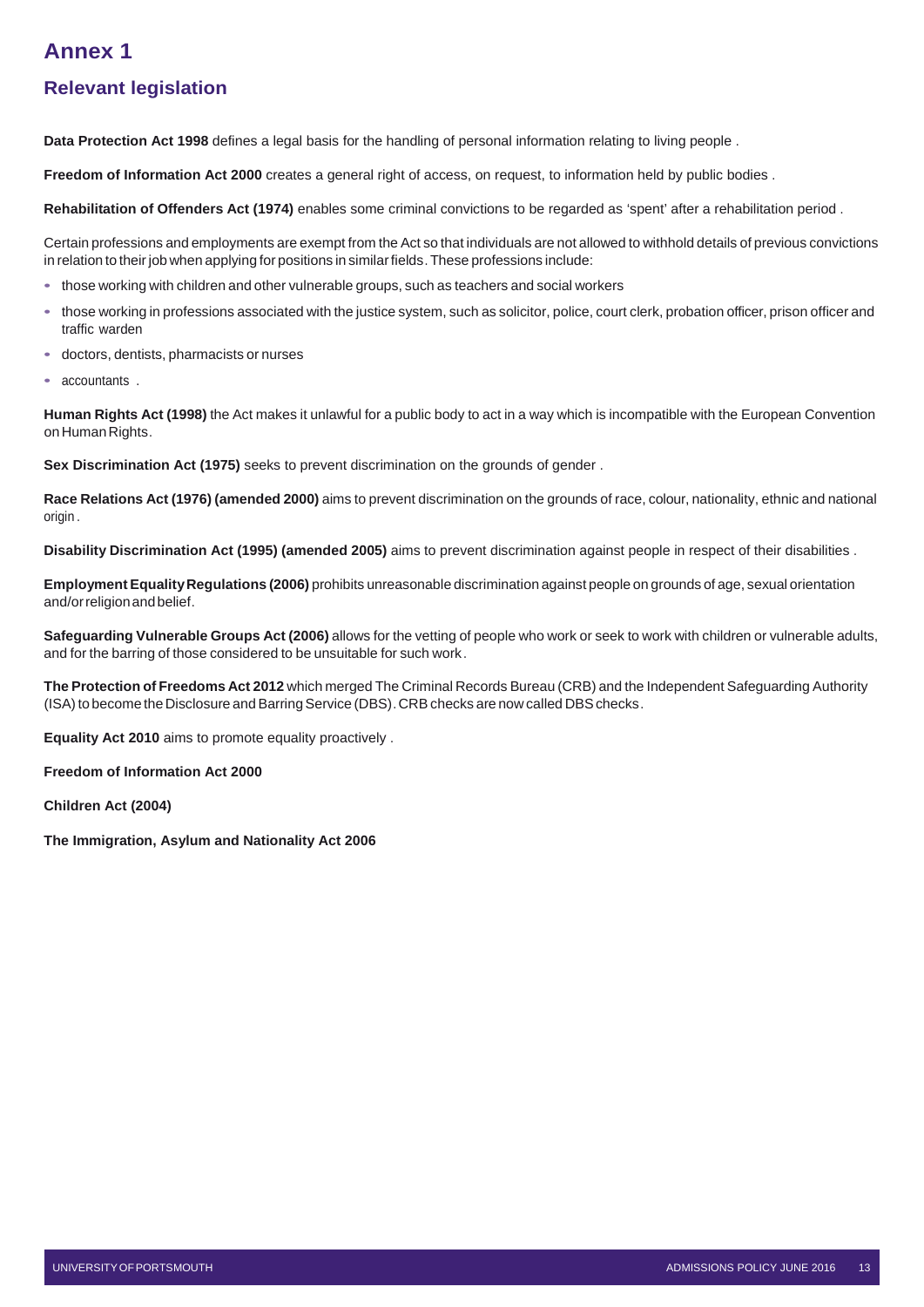## <span id="page-13-0"></span>**Annex 2**

## **Relevant University policies\***

Equality and Diversity Policy Statement **<http://policies.docstore.port.ac.uk/policy-027.pdf>**

Equality Objectives **[www.port.ac.uk/departments/services/equalityanddiversity/downloads/filetodownload,192336,en.pdf](http://www.port.ac.uk/departments/services/equalityanddiversity/downloads/filetodownload%2C192336%2Cen.pdf)**

Dignity and Respect Policy **<http://policies.docstore.port.ac.uk/policy-007.pdf>**

Religion and Belief Policy **[www.port.ac.uk/accesstoinformation/policies/humanresources/equalityanddiversity/filetodownload,53697,en.pdf](http://www.port.ac.uk/accesstoinformation/policies/humanresources/equalityanddiversity/filetodownload%2C53697%2Cen.pdf)**

Gender Reassignment and Trans Equality Policy **<http://policies.docstore.port.ac.uk/policy-037.pdf>**

Recognition of Prior Learning Policy **[www.port.ac.uk/accesstoinformation/policies/accreditationofpriorlearning/filetodownload,190742,en.pdf](http://www.port.ac.uk/accesstoinformation/policies/accreditationofpriorlearning/filetodownload%2C190742%2Cen.pdf)**

Policy for the Admission of Applicants and Students with a Criminal Conviction **<http://policies.docstore.port.ac.uk/policy-035.pdf>**

Admission and Support of Students under the Age of 18 Policy **[www.port.ac.uk/accesstoinformation/policies/academicregistry/filetodownload,192823,en.pdf](http://www.port.ac.uk/accesstoinformation/policies/academicregistry/filetodownload%2C192823%2Cen.pdf)**

All University-wide policies are available in the Document Warehouse at **[www.port.ac.uk/accesstoinformation/policies](http://www.port.ac.uk/accesstoinformation/policies)** .

**\*Please note:** at the time of writing, a number of these policies are subject to review. If you have any queries on these, or cannot find what you are looking for please contact Adrian Parry, Director of Corporate Governance, in the first instance, at **[adrian.parry@port.ac.uk](mailto:adrian.parry@port.ac.uk)**.